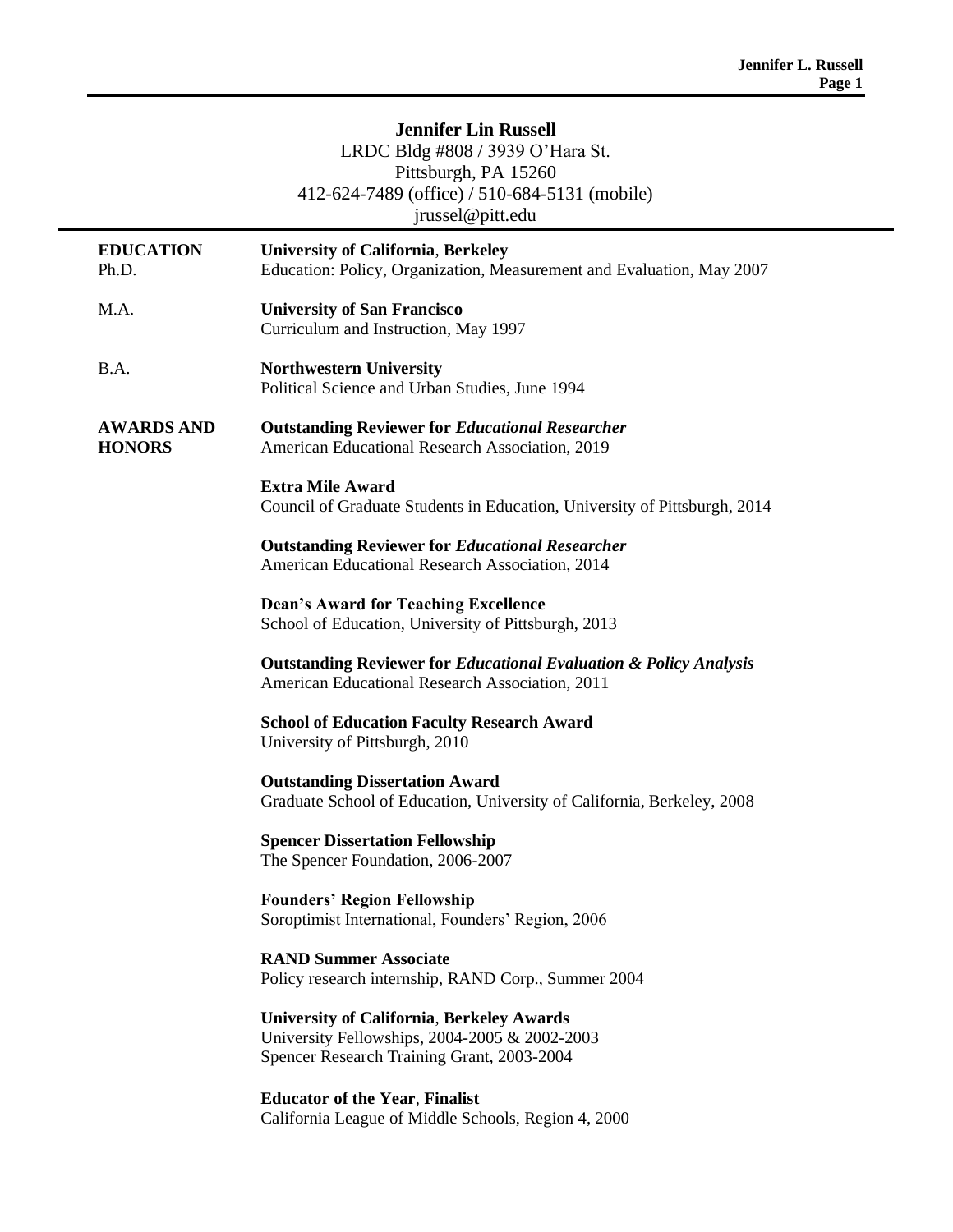|                                          | <b>Departmental Honors in Urban Studies</b><br>Northwestern University, 1994                                                                                                                                                                |
|------------------------------------------|---------------------------------------------------------------------------------------------------------------------------------------------------------------------------------------------------------------------------------------------|
| <b>PROFESSIONAL</b><br><b>EXPERIENCE</b> | Department Chair, May 2020-present<br>Educational Foundations, Organizations, and Policy, University of Pittsburgh                                                                                                                          |
|                                          | Professor, 2020 - present<br>Educational Foundations, Organizations, and Policy, University of Pittsburgh                                                                                                                                   |
|                                          | <b>Associate Director for Educational Research and Practice, April 2020-present</b><br>Learning Research and Development Center, University of Pittsburgh                                                                                   |
|                                          | Senior Scientist, 2020 - present (Research Scientist, 2007-2020)<br>Learning Research and Development Center, University of Pittsburgh                                                                                                      |
|                                          | Department Chair, January, 2019-April, 2020<br>Learning Sciences and Policy, School of Education, University of Pittsburgh                                                                                                                  |
|                                          | Associate Professor, 2014-2020 (Assistant Professor, 2007-2014)<br>Learning Sciences and Policy, School of Education, University of Pittsburgh                                                                                              |
|                                          | Senior Fellow, 2017-present (Fellow, 2014-2017; Consultant, 2010-2014)<br>Carnegie Foundation for the Advancement of Teaching                                                                                                               |
|                                          | <b>Adjunct Researcher/Consultant, 2004-2008</b><br><b>RAND</b> Corporation                                                                                                                                                                  |
|                                          | Research Assistant, Scaling Up Mathematics project, working with Cynthia<br>Coburn, 2005-2007<br>University of California, Berkeley                                                                                                         |
|                                          | Research Assistant, Policy Analysis for California Education, 2003-2006<br>University of California, Berkeley                                                                                                                               |
|                                          | Special Education Teacher, Fred J. Page High School, Franklin, TN, 2000-2002                                                                                                                                                                |
|                                          | Special Education Teacher, Edna M. Brewer Middle School, Oakland, CA, 1994-<br>2000 [Special Education Department Chair (1997-2000)]                                                                                                        |
|                                          | Teach for America Corps Member, Oakland, CA, 1994-1996                                                                                                                                                                                      |
| <b>GRANTS</b>                            | Principal Investigator. Bill and Melinda Gates Foundation. Conceptualizing and<br>Measuring Network Health, (11/15/18-12/31/24), \$4,517,528.                                                                                               |
|                                          | Co-Lead (with Tony Petrosky (Lead), Rosita Apodaca, Dana Thompson Dorsey &<br>Chris Schunn). Bill and Melinda Gates Foundation. Network for School<br>Improvement in partnership with Dallas ISD, (9/1/18-8/31/23), \$7,485,903.            |
|                                          | Principal Investigator (with Jennifer Sherer and Jennifer Iriti). Nellie Mae Education<br>Foundation. Developmental Evaluation of the Better Math Teaching Network &<br>Student Centered Assessment Network, (9/1/16-6/30/21), \$1,524,403. |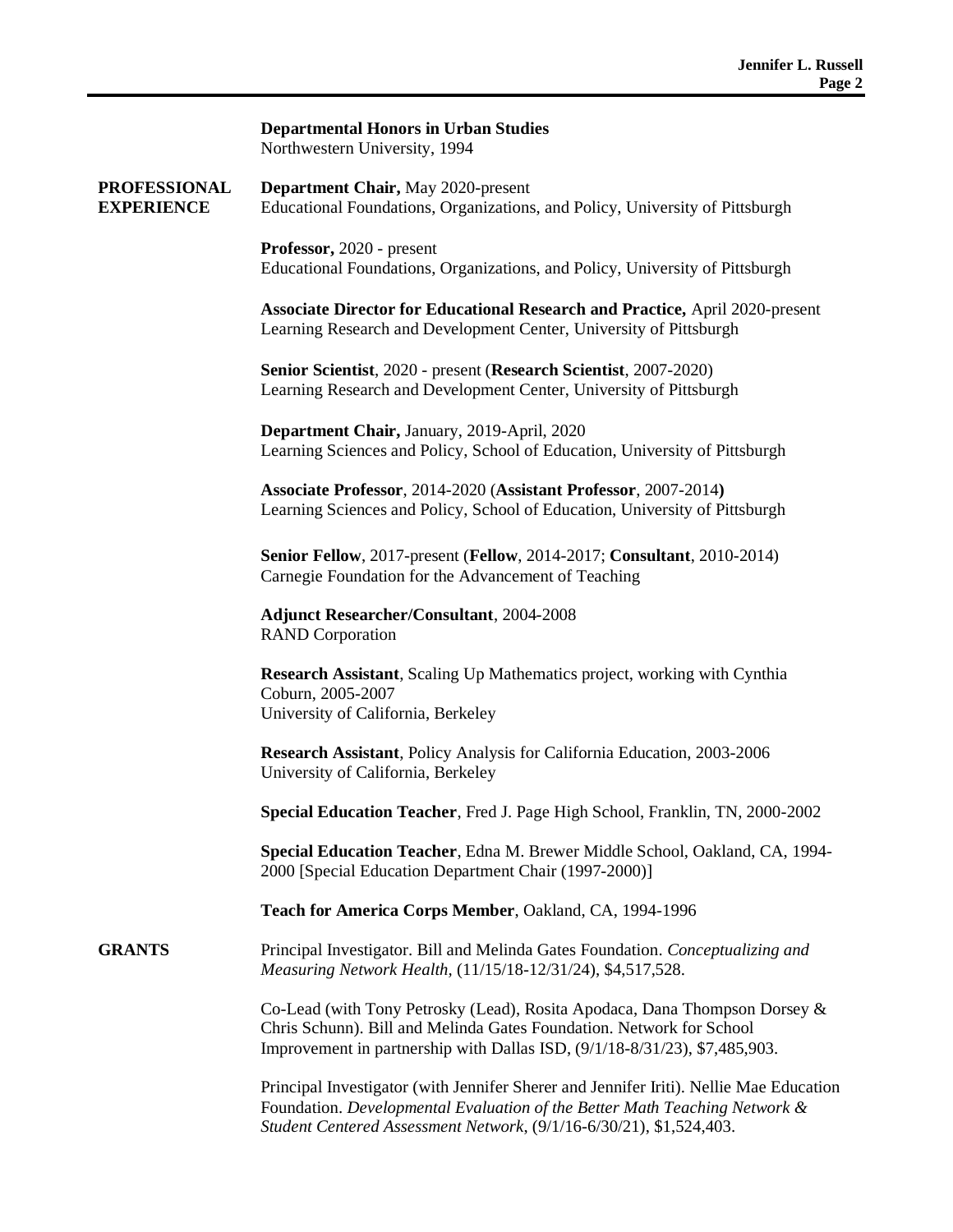Co-Investigator (with Tim Girard (PI), Jeremy Kahn, and Linda Argote (Carnegie Mellon)). National Institute of Health. Maximize Extubation (Outcomes) Through Educational and Organizational Research (METEOR), (8/15/2018-6/30/20), \$522,309.

Senior Personnel (with Richard Correnti and Mary Kay Stein). Spencer Foundation. *Improvement of Mathematics Teaching at-Scale,* (1/1/17-12/31/19), \$900,000.

Principal Investigator. Tennessee Department of Education (SCORE). *Tracking the emergence and development of the Tennessee Early Learning Network (TELN)*, (1/1/16-7/31/18), \$229,776.

Principal Investigator (with Vicki Kirk, Victoria Bill, Richard Correnti, Nate Schwartz and Mary Kay Stein). Institute of Education Sciences, Continuous Improvement Research in Education. *Coaching to Improve Common Core Aligned Mathematics Instruction in Tennessee,* (7/1/14-12/31/18), \$2,499,749.

Principal Investigator. Spencer Foundation. *Designing Organizational Routines to Support the Inclusion of Special Education Students in Secondary Schools,* (7/1/14- 12/31/18), \$296,704.

Co-Principal Investigator (with Mary Kay Stein and Richard Correnti). National Science Foundation. *States as STEM Learning Environments: Building an Indicator System to Guide Instructional Improvement at Scale,* (10/1/13-3/31/18), \$1,799,253.

Co-Principal Investigator (with Louis Gomez and Tony Bryk). William T. Grant Foundation. *Catalyzing a Network of Educational Networks to Learn How to Improve,* (7/1/12-6/30/14)*,* \$45,262.

Co-Principal Investigator (with Mary Kay Stein). LRDC Research Development Funds. *Understanding the State "Policy Pipeline": An Exploratory Comparison of States' Approaches to Race to the Top Reforms,* (7/1/10-6/30/12), \$137,055.

Co-Principal Investigator (with Mary Kay Stein, Louis Gomez and Kim Gomez). Institute of Education Sciences (Goal 2). *Collaborative, Technology-Enhanced Lesson Planning as an Organizational Routine for Continuous, School-Wide Instructional Improvement,* (7/1/09-6/30/14), \$1,393,584.

Principal Investigator (with Jim Greeno and Louis Gomez). LRDC Research Development Funds. *Roles, Tools, and Practices of Teachers in Inclusive Schools*, (7/1/09-6/30/10), \$105,437.

Principal Investigator. Wallace Foundation, subcontract from the RAND Corporation. *Testing the Validity of the Cohesive Leadership System Hypothesis and the State Role in Improving School Leadership,* (1/1/08-6/30/09), \$109,516.

Principal Investigator (with Kevin Crowley, Karen Knutson and Bill Bickel). LRDC Research Development Funds. *The Ecology of Educational Opportunities in Pittsburgh,* (7/1/08-6/30/10), \$75,824.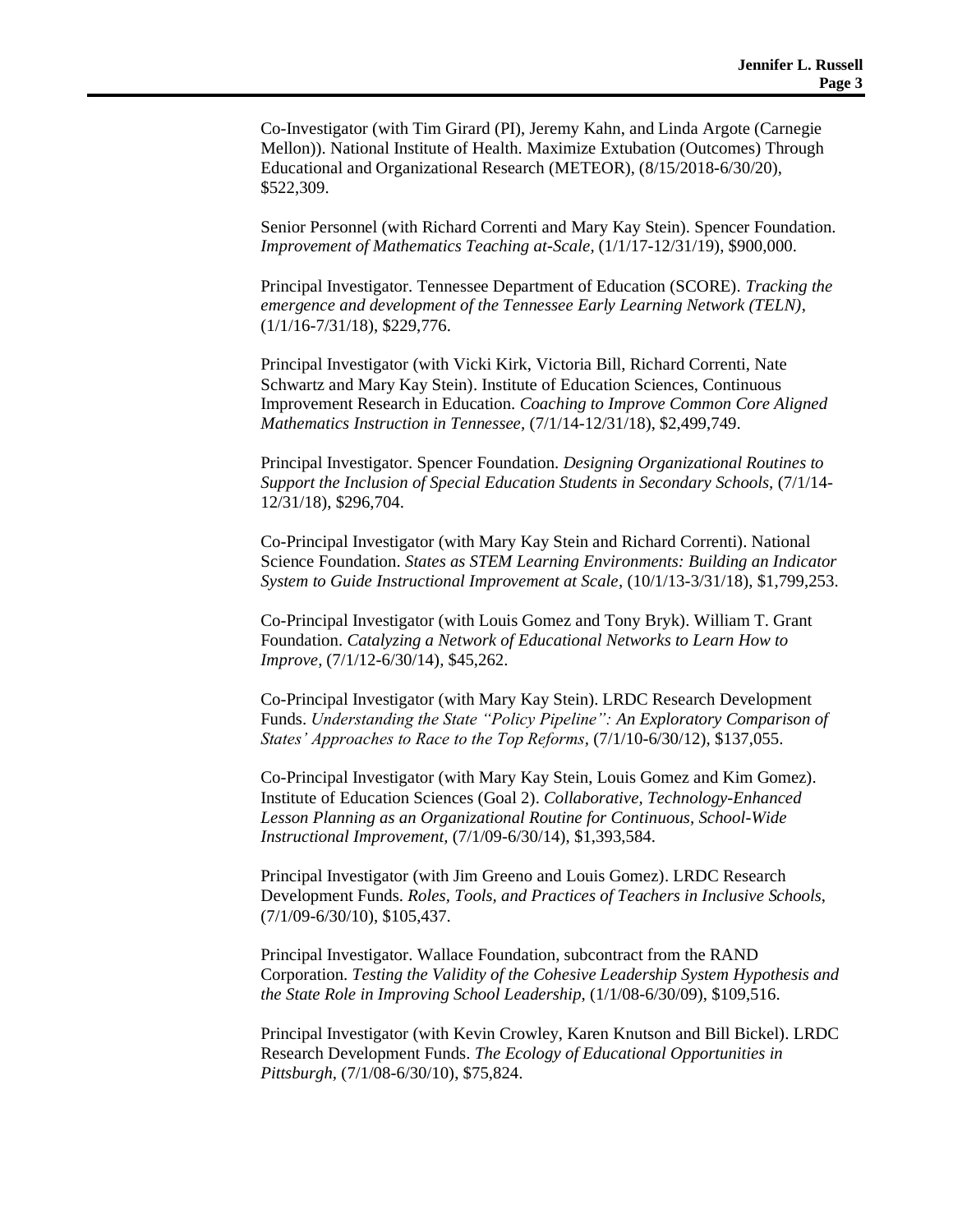| <b>PUBLICATIONS</b><br>*=Students | Rak, K., Kahn, J., Linstrum, K., Caplan, E., Argote, L., Barnes, B., Chang, C., Hess<br>D., Russell, J., Seaman, J., Angus, D., & Girard, T. (In Press). Enhancing<br>implementation of complex critical care interventions through interprofessional<br>education: A qualitative study of intensive care unit providers. American Thoracic<br>Society Scholar.                     |
|-----------------------------------|-------------------------------------------------------------------------------------------------------------------------------------------------------------------------------------------------------------------------------------------------------------------------------------------------------------------------------------------------------------------------------------|
|                                   | Stein, M.K., Russell, J.R., Correnti, R., Bill, V., & Speranzo, L. (2021). Coach<br>Learning to help teachers learn to enact conceptually, rich, student-focused<br>mathematics lessons. Journal of Mathematics Teacher Education.                                                                                                                                                  |
|                                   | Sherer, D., Paquin-Morel, R., Larbi-Cherif, A. & Russell, J. L. (2021).<br>Conceptualizing, evaluating, and measuring improvement networks. Oxford<br>Bibliographies: Series on Improvement-Focused Educational Research. New York:<br>Oxford University Press.                                                                                                                     |
|                                   | Hecht, M.*, Crowley, K., & Russell, J. L. (2020). Decentering humans in the<br>learning sciences: The role of nonhuman nature and place in learning ecosystems,<br>Preceedings of the 14 <sup>th</sup> International Conferences of the Learning Sciences, 501-504.                                                                                                                 |
|                                   | Davidson, K., Bell, A.*, Riedy, R.*, Sandoval, C.*, Wegemer, C., Clark, T., Farrell,<br>C., Fishman, B., Russell, J. Penuel, W. R., & Marin, A. (2020). Preparing researchers<br>to participate in collaborative research. Preceedings of the 14 <sup>th</sup> International<br>Conferences of the Learning Sciences, 501-504, 2563-2572.                                           |
|                                   | Coy, J. N. & Russell, J. L. (2020). Teachers as Behavior Professionals:<br>Understanding the Experiences of Teachers as BCBAs. Special Education Research,<br>Policy & Practice, $4(1)$ , 27-50.                                                                                                                                                                                    |
|                                   | Hannan, M. Q.* & Russell, J. L. (2020). Coaching in context: Exploring conditions<br>that shape instructional coaching practice. Teachers College Record, 122(10),                                                                                                                                                                                                                  |
|                                   | Russell, J. L., Correnti. R. C., Stein, M. K., Thomas, A., Bill, V. & Speranzo, L.<br>(2020). Mathematics coaching for conceptual understanding: Promising evidence<br>regarding the TN + IFL Math Coaching Model. Educational Evaluation and Policy<br>Analysis, 42(3), 439-466.                                                                                                   |
|                                   | Russell, J. L., Correnti, R., Stein, J. K., Bill, V., Hannan, M.*, Schwartz, N., Booker,<br>L., & Pratt, N. R. (2020). Learning from adaptation to support instructional<br>improvement at scale: Understanding coach adaptation in the TN Mathematics<br>Coaching Project. American Educational Research Journal, 57(1), 148-187.                                                  |
|                                   | Stelitano, L.*, Russell, J. L, & Bray, L. E. (2020). Organizing for meaningful<br>inclusion: Exploring the routines that shape student supports in secondary schools.<br>American Educational Research Journal, 57(2), 535-575.                                                                                                                                                     |
|                                   | Russell, J. L. (2020). Reflecting on the MTE-Partnership: Using Networked<br>Improvement Communities to Solve Complex Problems of Practice. In W. G.<br>Martin, B. Lawler, A. Liscka & W. Smith, (Eds.), The Mathematics<br>Teacher Education Partnership: The power of a networked improvement community<br>to transform secondary mathematics teacher preparation. Charlotte, NC: |

Information Age Publishers.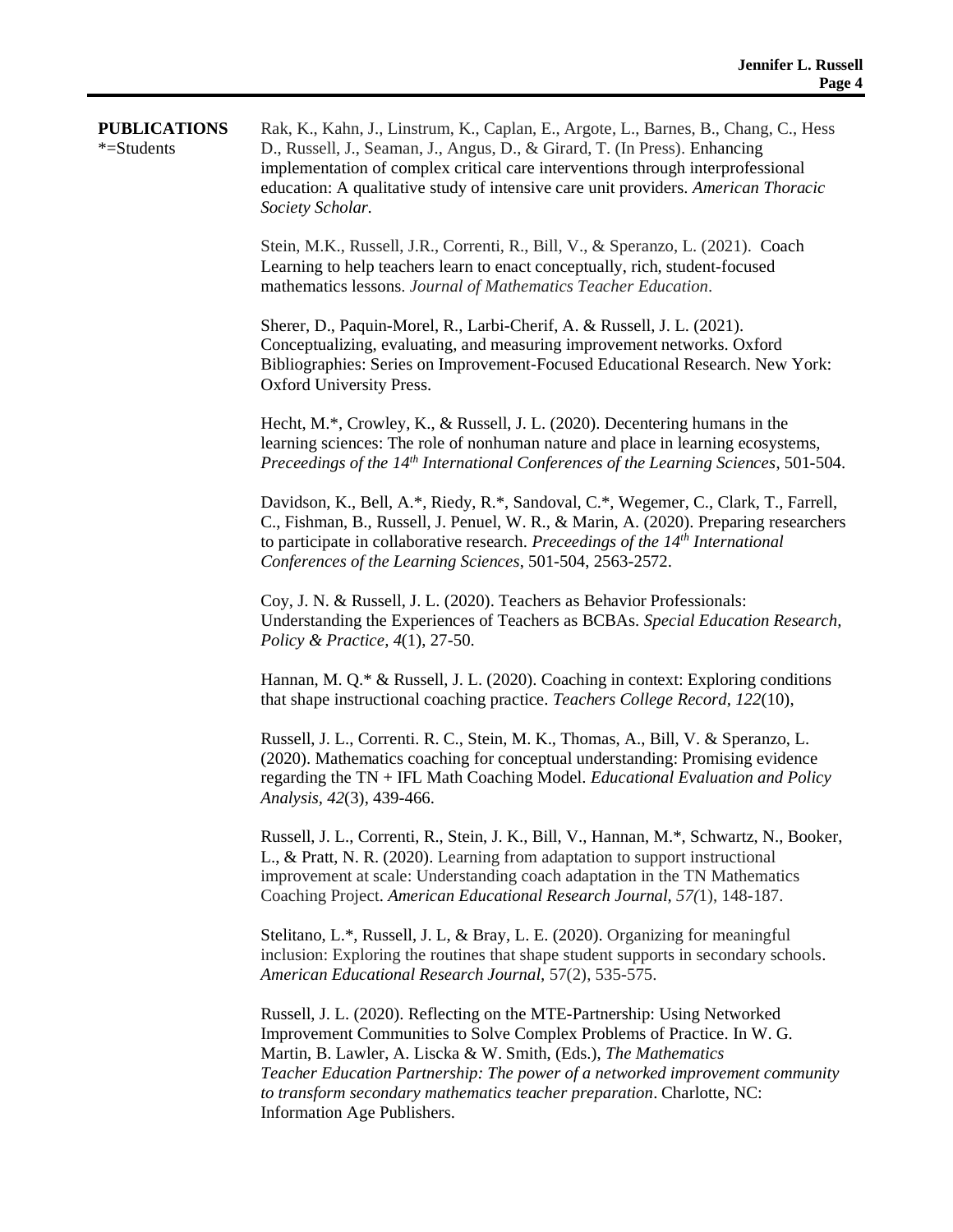Peurach, D. J., Penuel, W. R., and Russell, J. L. (2019). *Beyond ritualized rationality: Organizational dynamics of instructionally-focused continuous improvement.* In M. Connolly, D. E. Spicer, C. James, & S. D. Kruse (Eds.), International handbook on schools as organizations. Thousand Oaks, CA: Sage.

Resnick, L. B., Russell, J. L. & Schantz, F. (2019). Expertise for the future: A new challenge for education. In P. Ward, J. M. Schraagen, J. Gore & E. Roth (Eds.), *The Oxford Handbook of Expertise.* Oxford: Oxford University Press.

Russell, J. L., Sherer, J. Z., Iriti, J., and Long, C. (2018). The Better Math Teaching Network. Year One: Developmental evaluation report. Quincy, MA: Nellie Mae Education Foundation.

Akiva, T., Russell, J., Hecht, M., & Crowley, K. (2018). Leadership in Out-of-School Learning: The Educational Doctorate Program at the University of Pittsburgh. *International Journal for Research on Extended Education.*

Bray, L. E & Russell, J. L. (2018). The dynamic interaction between institutional pressures and activity: An examination of the implementation of IEPs in secondary inclusive settings. *Educational Evaluation and Policy Analysis, 40*(2), 243-266.

Briggs, J.\*, Russell, J. L., & Wanless, S.B. (2018). Kindergarten teacher buy-in for standards-based reforms: A dynamic interplay between professional identity and perceptions of control. *Early Education and Development, 29*(1), 125-142.

Russell, J. L., Stein, M. K., Correnti, R., Bill, V., Booker, L., & Schwartz, N. (2017). Tennessee scales up improvement in math instruction through coaching. *The State Educational Standard, 17*(2), 22-27.

Russell, J. L., Kehoe, S.\*, & Crowley, K. (2017). Linking in and out-of-school learning. *Sage Encyclopedia on Out-of-School Time Learning.*

Russell, J. L., Bryk, A. S., Dolle, J., Gomez, L. M., LeMahieu, P. & Grunow, A. (2017). A framework for initiation of Networked Improvement Communities. *Teachers College Record, 119*(5), 1-36*.*

Childs, J.\*, & Russell, J. L. (2017). Turning around low-achieving schools: Building state capacity to support improvement through Race to the Top. *Urban Education, 52*(2), 236-266.

Stein, M. K., Correnti, R., Moore, D., Russell, J. L. & Kelly, K.\* (2017). Using theory and measurement to sharpen conceptualizations of mathematics teaching in the Common Core era. *AERA Open, 3*(1).

Gomez, L.M., Russell, J. L., Bryk, A. S., LeMahieu, P. G., Mejia, E. (2016). The right network for the right problem. *Phi Delta Kappan, 98*(3), 8-15.

Bray, L. E.\*, & Russell, J. L. (2016). Going off script: Structure and agency in Individualized Education Program meetings. *American Journal of Education*, *122*(3).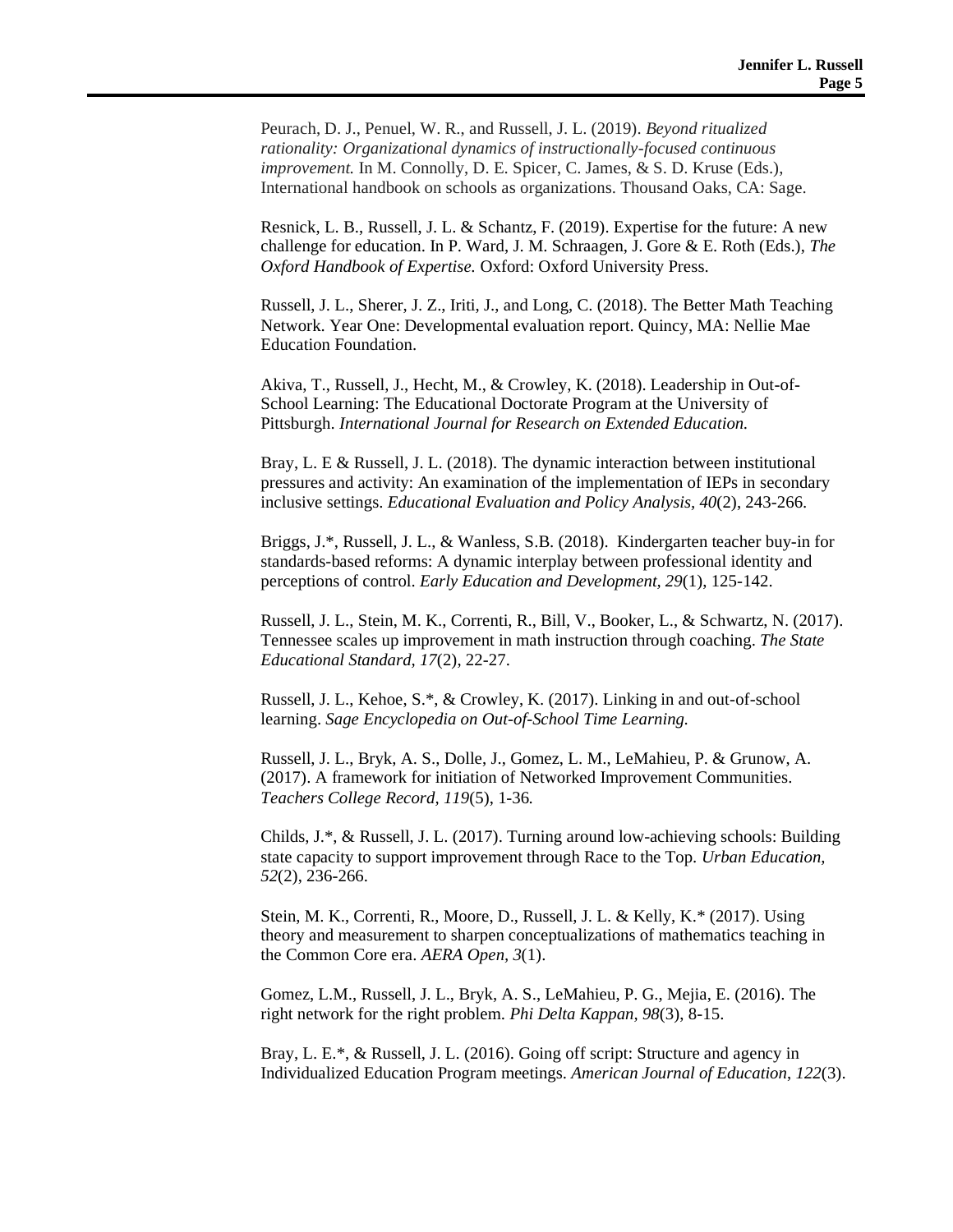Hannan, M. Q.\*, Russell, J. L., Takahashi, S. & Park, S. (2015). Improving feedback and support for beginning teachers: The case of the Building a Teaching Effectiveness Network. *Journal of Teacher Education, 66*(5), 494-508.

Russell, J. L., Meredith, J.\*, Childs, J.\*, Stein, M. K., & Prine, D. W. (2015). Designing inter-organizational networks to implement education reform: An analysis of state Race to the Top applications. *Educational Evaluation and Policy Analysis,*  37(1), 92-112*.*

Russell, J. L., & Sabina, L.\* (2014). Planning for principal succession: A conceptual framework for research and practice. *Journal of School Leadership, 24,* 599-639*.*

Russell, J. L. & Meredith, J. (2013). *Case study of the Building a Teaching Effectiveness Network.* Report prepared for the Carnegie Foundation for the Advancement of Teaching.

Russell, J. L., Knutson, K., & Crowley, K. (2013). Collaborations bridging the formal-informal divide in an urban educational ecology. *Journal of Educational Change, 14,* 259-281. [Lead article]

Russell, J. L., & Bray, L. E.\* (2013). Crafting coherence from complex policy messages: Educators' perceptions of special education and standards-based accountability policies*. Education Policy Analysis Archives*, 21(5).

Coburn, C. E., Russell, J. L., Kaufman, J., & Stein, M. K. (2012). Supporting sustainability: Teachers' advice networks and ambitious instructional reform. *American Journal of Education*, *119*(1), 137-182.

Russell, J. L. (2011). From child's garden to academic press: The role of shifting institutional logics in redefining kindergarten education. *American Educational Research Journal, 48*(2), 236-267. [Lead Article]

Knutson, K., Crowley, K., Russell, J. L., & Steiner, M. A.\* (2011). Approaching art education as an ecology: Exploring the role of museums. *Studies in Art Education, 52*(4), 326-338.

Augustine, C., & Russell, J. L. (2010). The state role in advancing effective leadership in districts and schools. *Journal of Staff Development, 31*(2), 30-35.

Augustine, C., Gonzalez, G., Ikemoto, G., Russell, J., Zellman, G., Constant, L., Armstrong, J., & Dembosky, J. (2009). *Building cohesive systems to improve school leadership*. Research Brief. Santa Monica, CA: RAND Corporation.

Augustine, C., Gonzalez, G., Ikemoto, G., Russell, J., Zellman, G., Constant, L., Armstrong, J., & Dembosky, J. (2009). *Improving school leadership: The promise of cohesive leadership systems*. Santa Monica, CA: RAND Corporation.

- Lead author of Chapter 4 (with Gail Zellman & Jane Armstrong), "Variations in state and district roles in improving school leadership."
- Sole author of Chapter 5, "Building cohesion across policies and initiatives."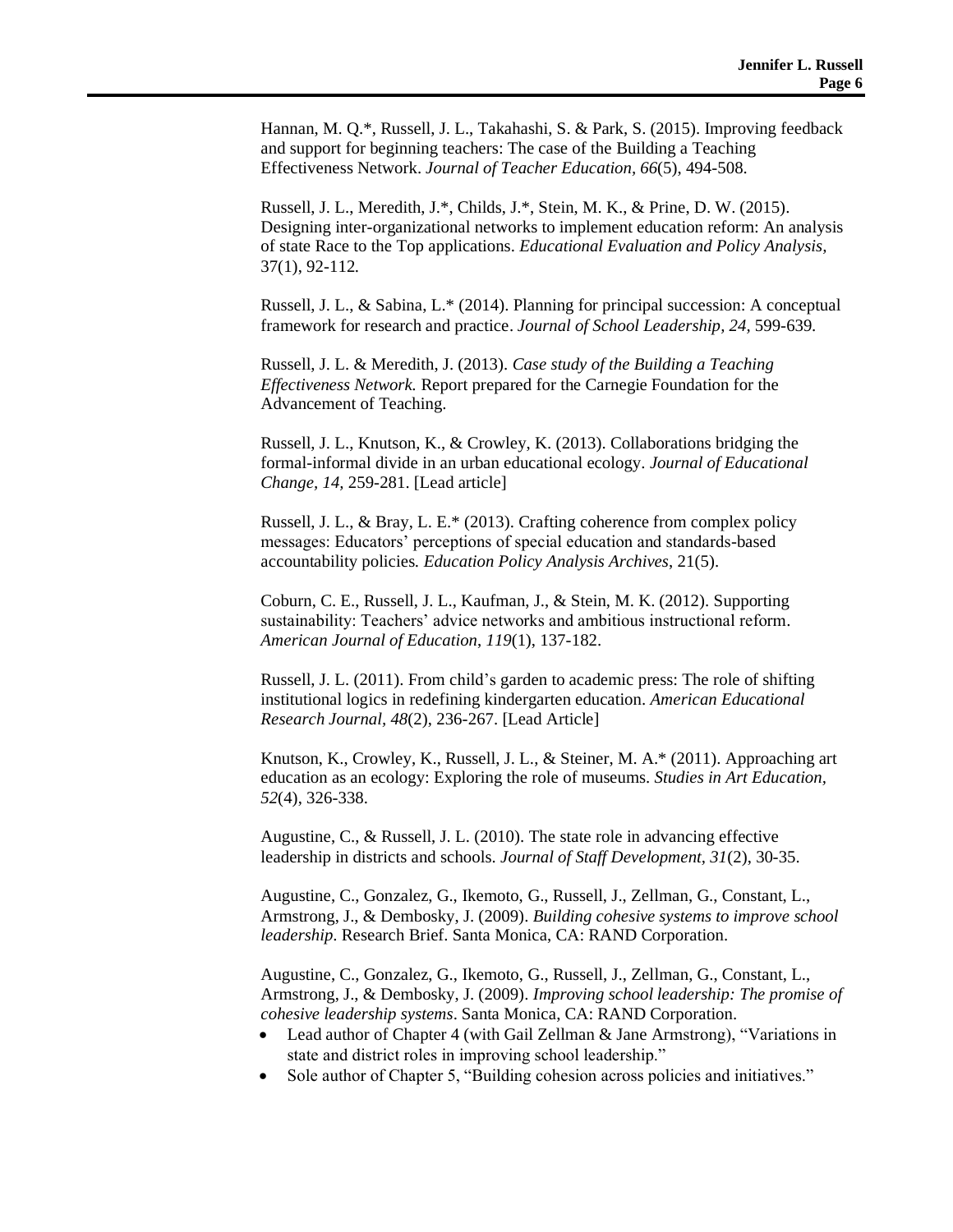Russell, J. L. (2008). Defining kindergarten in an era of accountability. California Kindergarten Association: Research. Available at: <http://www.californiakindergartenassociation.org/research/>

Coburn, C. E., & Russell, J. L. (2008). *Getting the most out of professional learning communities and coaching: Promoting interactions that support instructional improvement*. Learning Policy Brief, *1*(3), 1-4.

Stecher, B. M., Epstein, S., Hamilton, L. S., Marsh, J. A., Robyn, A., McCombs, J. S., Russell, J., & Naftel, S. (2008). *Pain and gain: Implementing No Child Left Behind in three states, 2004-2006*. Santa Monica, CA: RAND Corporation.

Hamilton, L. S., Stecher, B. M., Russell, J. L., Marsh, J. A., & Miles, J. (2008). Accountability and teaching practices: School-level actions and teacher responses. In B. Fuller, M.K. Henne, & E. Hannum (Eds.), *Strong state, weak schools: The benefits and dilemmas of centralized accountability (Research in the Sociology of Education, Vol. 16,* pp. 31-66). St. Louis, MO: Emerald Group Publishing.

Coburn, C. E., & Russell, J. L. (2008). District policy and teachers' social networks. *Educational Evaluation and Policy Analysis, 30*(3), 203-235*.* [Lead Article]

Curry, M., Jaxon, K., Russell, J. L., Callahan, M. A., & Bicais, J. (2008). Examining the practice of beginning teachers' micropolitical literacy within professional inquiry communities. *Teaching and Teacher Education*, *24*(3), 660-673.

Hamilton, L. S., Stecher, B. M., Marsh, J. A., McCombs, J. S., Robyn, A., Russell, J. L., Naftel, S., & Barney, H. (2007). *Standards-based accountability under No Child Left Behind: Experiences of teachers and administrators in three states*. Santa Monica, CA: The RAND Corporation.

Russell, J. L. (2007). *Not kid stuff anymore? Institutional change in kindergarten education.* (Unpublished doctoral dissertation). University of California, Berkeley.

Russell, J. L., & McCombs, J.S. (2006). *Superintendent, principal, and teacher understanding of and attitudes about accountability*. Working Paper WR-376-EDU. Santa Monica, CA: RAND Corporation.

Woody, B., Bae, S., Park, S., & Russell, J. L. (2006). *Snapshots of reform: District efforts to raise student achievement across diverse communities in California.* Berkeley, CA: Policy Analysis for California Education.

Marsh, J. A., Barney, H. R., & Russell, J. L. (2005). *Accountability elements of the No Child Left Behind Act: Adequate yearly progress, school choice, and supplemental educational services*. RAND White Paper. Santa Monica, CA: RAND Education.

Russell, J. L. (2004). *Evaluating early evidence of the implementation of accountability report cards.* Working Paper WR-202-EDU. Santa Monica, CA: RAND Education.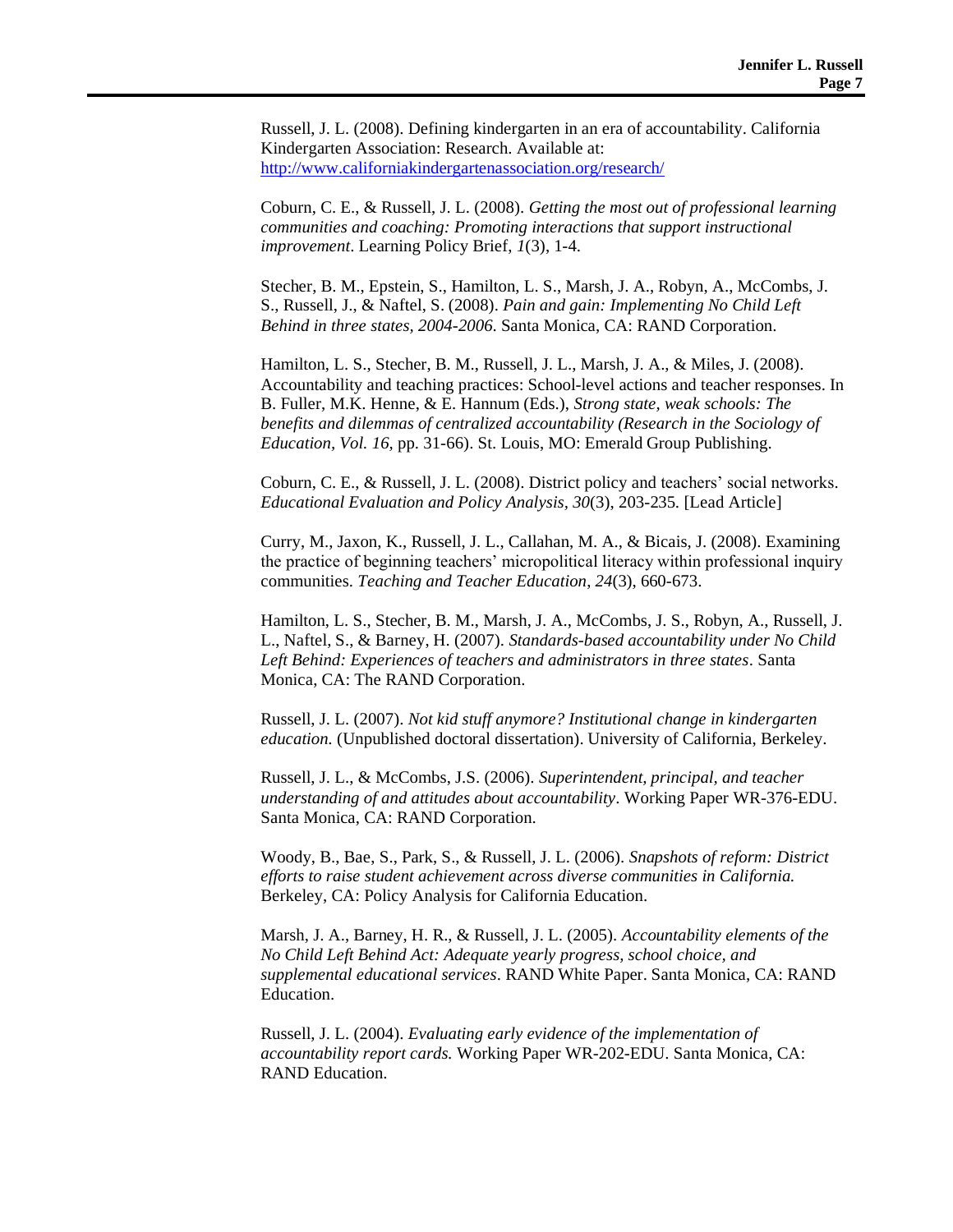Woody, E., Buttles, M., Kafka, J., Park, S., & Russell, J. (2004). *Voices from the field: Educators respond to accountability*. Berkeley, CA: Policy Analysis for California Education.

#### **Manuscripts in Peer Review/Revision**

Correnti, R., Yu, B., Russell, J., Thomas, A., Stein, M.K., Matthis, C., Booker, L., Schwartz, N. (Revise & Resubmit). Generalized inferences for how coaching influences teaching and student achievement: Design, sampling and balance for a longitudinal, prospectively-matched cohort study. *Journal for Research on Educational Effectiveness*.

Correnti, R., Russell, J., Stein, M.K., Yu, B., Thomas, A., Matthis, C., Bill, V., Speranzo, L., Booker, L., Schwartz, N. (Revise & Resubmit). Main effects of mathematics coaching on teaching and student achievement: Coaching differences for building theories of how coaching influences teaching. *Cognition and Instruction*.

Larbi-Cherif, A., Russell, J. L., Thompson Dorsey, D., Anthony, A., DeMartino, S. (Under Review). Digging Deeper: A Framework for Conducting Equity-Focused Root Cause Analyses in Education. *Urban Education.*

Larbi-Cherif, A., Premo, A., Schunn, C., & Russell, J. L. (Under Review). Designing an instructionally-focused practical measurement system centered on equity. In. P. LeMahieu & P. Cobb (Eds.), *Practical Measurement*. Cambridge, MA: Harvard Education Press.

#### **INVITED ADDRESSES AND CONFERENCES**

Russell, J. L., Sherer, J. L., & Sherer, D. (2021, April). Theory of Networked Improvement Community Development. C*arnegie Foundation Summit on Improvement in Education*.

Russell, J. L., (2020, December). Engaged Scholarship 101. Panel Facilitator. University of Pittsburgh Engaged Scholarship Initiative.

Russell, J. L. (2019, Sept.). Design for continuous improvement at scale. Keynote Address. *15th Annual Conference of the International Society for Design and Development in Education*, Pittsburgh, PA.

Russell, J. L., Iriti, J., & Sherer, J. (2019, June). More than a network: Building professional communities for educational improvement. *2019 IFL Leader Summit*, Pittsburgh, PA.

Russell, J. L., Sherer, J. L., & Sherer, D. (2019, April). Theory of Networked Improvement Community Development. C*arnegie Foundation Summit on Improvement in Education*, San Francisco, CA.

Russell, J. L. (2019, April). Invited Speaker Session: *Division L Vice Presidential Address and Panel.* Developments in Education Policy Research: Building a Scholarship of Improvement. *American Educational Research Association Annual Meeting*, Toronto, ON.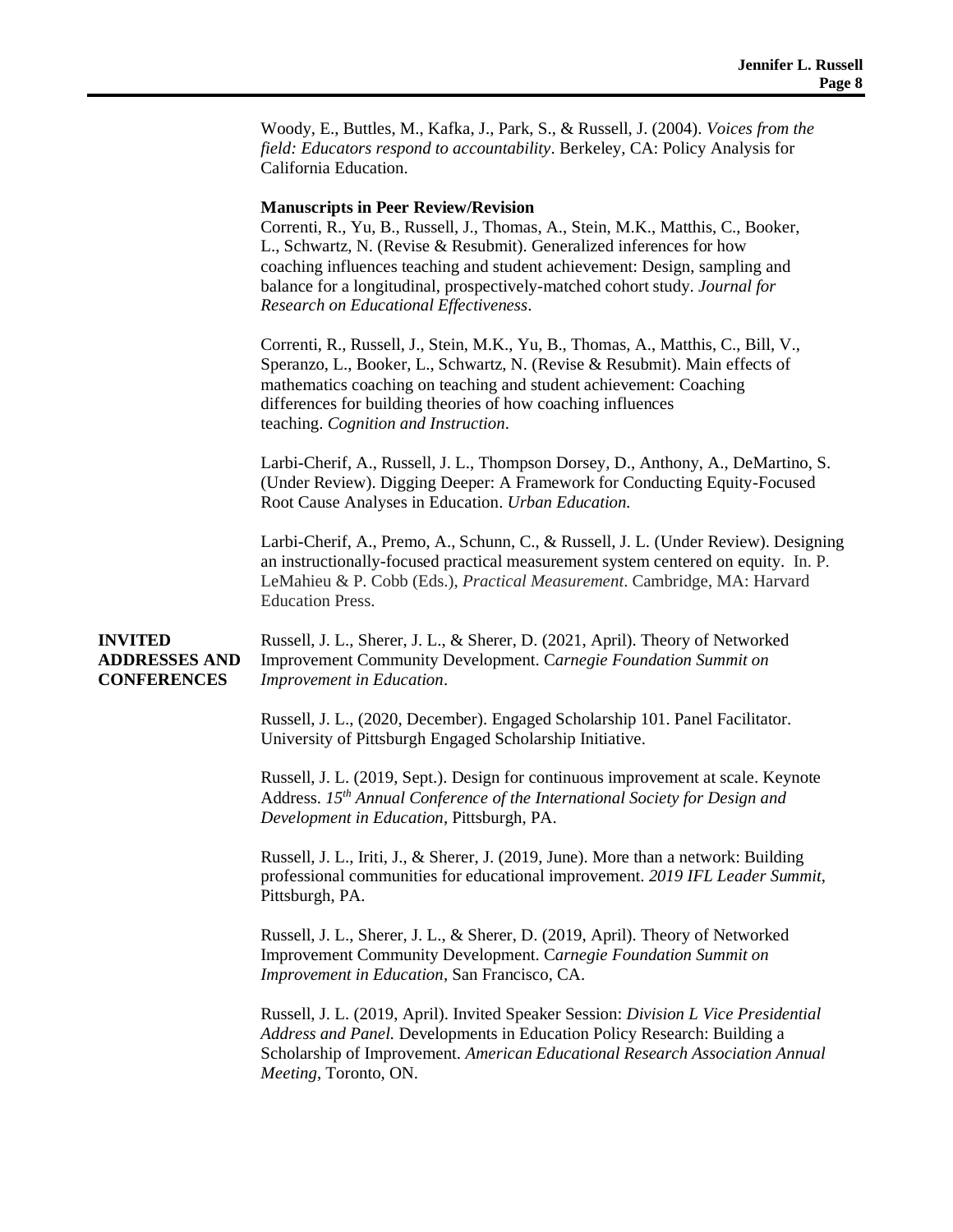Russell, J. L., Stein, M. K. & Correnti, R. C. (2018, April). *Coaching to improve instruction: The TN Mathematics Coaching Program.* 2018 Annual Meeting of the Association of State Supervisors of Mathematics, Washington, DC.

Russell, J. L. & Ahn, J. (2017, July). *Implementation research and practical measurement.* Plenary session and workshop. 2017 Design Based Implementation Research Workshop, University of Colorado Boulder.

Penuel, W. & Russell, J. L. (2017, July). *Implementation research methods.* Workshop session. 2017 Design Based Implementation Research Workshop, University of Colorado Boulder.

Russell, J. L. & Pinkard, N. (2017, July). *Using implementation theories in DBIR.* 2017 Design Based Implementation Research Workshop, University of Colorado Boulder.

Russell, J. L. (2017, June). Organizing for improvement: Reflections on the power of networks. Keynote Address. *Mathematics Teacher Education-Partners Annual Conference.* 

Russell, J. L. (2017, May). Theory of NIC development. *Continuous Improvement Research in Education Convening.* University of Colorado Boulder (with support from the Spencer Foundation).

Russell, J. L. (2017, March). Developmental evaluation for Networked Improvement Communities. C*arnegie Foundation Summit on Improvement in Education*, San Francisco, CA.

Russell, J. L. & Khachatrayan, E. (2017, March). Theory of Networked Improvement Community Development. C*arnegie Foundation Summit on Improvement in Education*, San Francisco, CA.

Hannan, J. & Russell, J. L. (2017, March). Social network analysis: A tool for understanding network development. C*arnegie Foundation Summit on Improvement in Education*, San Francisco, CA.

Russell, J. L. & Grunow, A. (2016, July). *Implementation research and practical measurement.* Plenary session. 2016 Design Based Implementation Research Workshop, University of Colorado Boulder.

Russell, J. L. & Pinkard, N. (2016, July). *Using implementation theories in DBIR.* 2016 Design Based Implementation Research Workshop, University of Colorado Boulder.

Russell, J. L. (2016, May). *Social resources for ambitious mathematics instruction.*  Learning in Social Contexts Conference, Tepper School of Business at Carnegie Mellon University and the Learning Research and Development Center at the University of Pittsburgh, Pittsburgh, PA.

Bill, V., Russell, J. L., & Stein, M. K. (2016, May). *Collaboration and adaptation at scale*. Institute for Learning Annual Conference, Pittsburgh, PA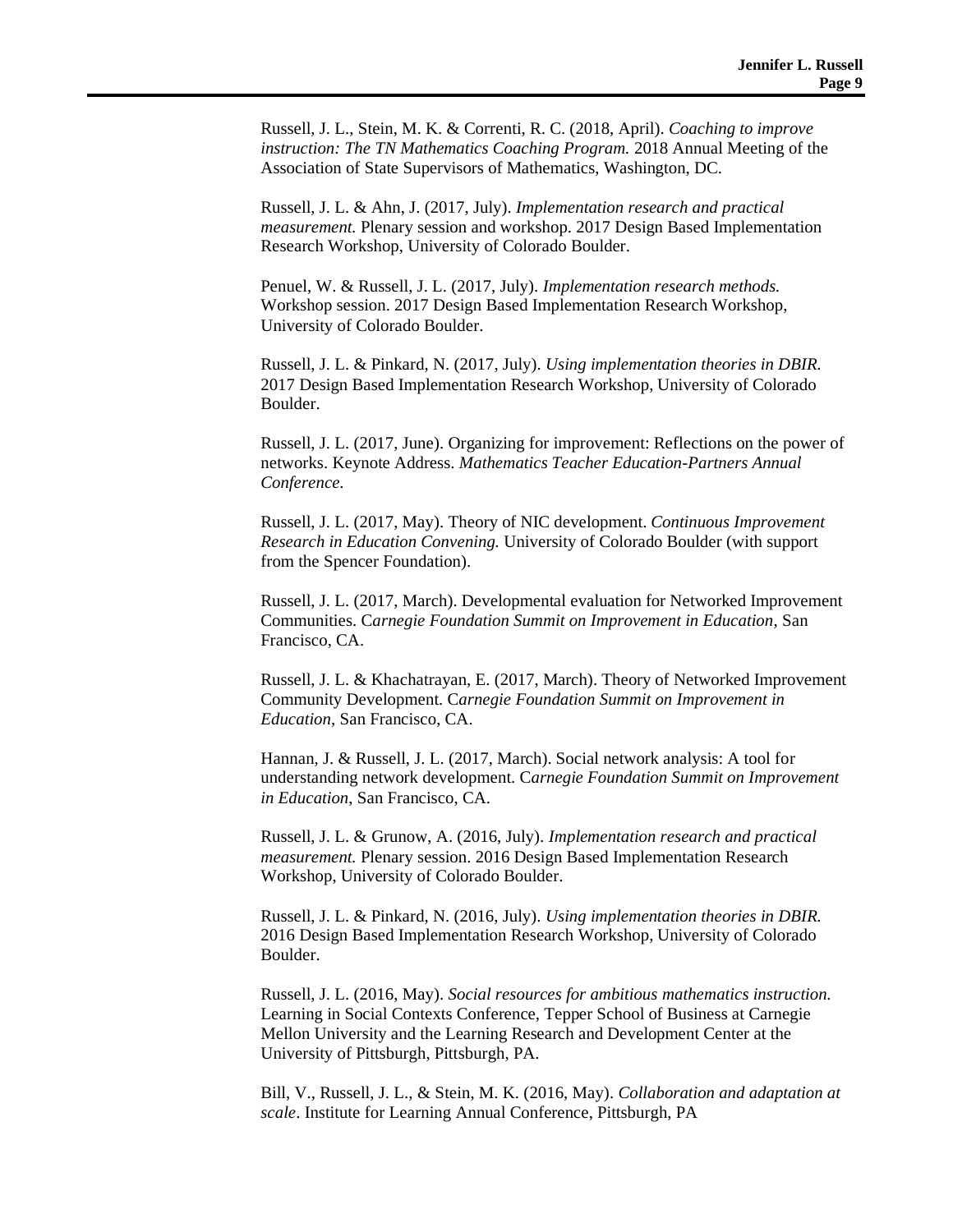Russell, J. L., Correnti, R., Stein, M. K., Hannan, M., Bill, V., Schwartz, N., Booker, L. & Pratt, N. R. (2015, October). *Using data for improvement to support implementation at scale: Adaptive integration in the TN Mathematics Coaching Project*. National Center on Scaling Up Effective Schools Second National Conference, Nashville, TN.

Russell, J. L. (2015, August). *Teacher collaboration in the Common Core era*. Putting Organizational Theory to Work Conference hosted by the Radcliffe Institute, Cambridge, MA.

Russell, J. L., & Stein, M.K, & Correnti, R. (2014, September). *Tennessee as a STEM learning environment: Social supports for ambitious mathematics instruction*. Tennessee State Department of Education, Nashville, TN.

Russell, J. L. (2014, August). *Social resources for the implementation of ambitious instructional reform.* National Science Foundation Annual Meeting of DR K-12 Grantees, Washington, DC.

Russell, J. L. (2014, May). *Supporting sustainability: Teachers' advice networks and ambitious instructional reform.* Institute for Learning Summer Retreat, Ponte Verde, FA.

Russell, J. L. and Gomez, L. M. (2014, March). *Improvement network initiation: A framework for getting started.* Carnegie Foundation Summit on Improvement in Education, San Francisco, CA.

Invited panel facilitator. (2013, September). *The power of networks.* Carnegie Foundation for the Advancement of Teaching's National Convening on Using Improvement Science to Tackle Practical Problems in Education, Washington, DC.

Invited participant. (2011, June). *Design Based Implementation Research.* National Science Foundation funded conference. San Francisco, CA.

Russell, J. L. (2010, June). *Improving school leadership: The promise of cohesive leadership systems.* Delaware Policy and Practice Institute. Dover, DE.

Russell, J. L. (2009, November). *Improving achievement through school leadership: Delaware's story*. Education Trust National Conference. Arlington, VA.

Russell, J. L. (2009, October). *Easing transitions along the leadership ladder: From the state to the school*. The Wallace Foundation's Annual Conference: Education Leadership: An Agenda for School Improvement, Washington, DC.

Russell, J. L., & Coburn, C. E. (2009, May). *Using qualitative social network analysis to examine teachers' social networks.* Presentation at invitational conference on social network analysis, Westat, Rockville, MD.

Coburn, C. E. & Russell, J. L. (2007, February). *Teacher social networks and district policy.* Presentation at invitational conference on social capital, Learning Research and Development Center, University of Pittsburgh, Pittsburgh, PA.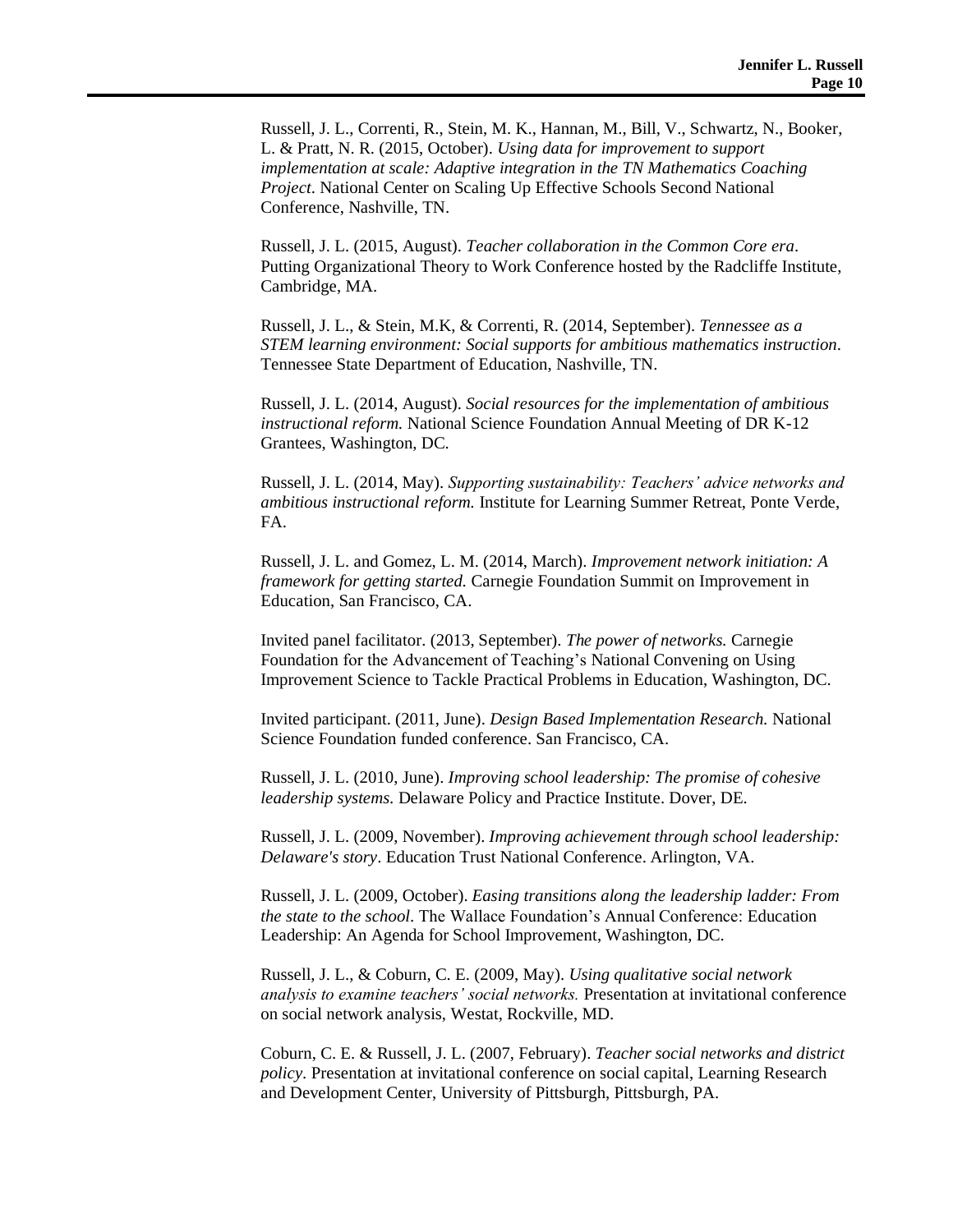Coburn, C. E., & Russell, J. L. (2006, November). *Teacher social networks: A conceptual framework and empirical analysis.* Presentation at invitational conference on teacher social networks, sponsored by the National Science Foundation and Spencer Foundation, Northwestern University, Evanston, IL. **PEER-REVIEWED PRESENTATIONS \* = students** Russell, J. L. & Sherer, J. L. (2021, April). Instructionally focused improvement networks*.* C*arnegie Foundation Summit on Improvement in Education*, San Francisco, CA. Russell, J. L., Bryk, A. S., Khachatryan, E., LeMahieu, P., Peurach, D., Sherer, J. Z., & Hannan, M.\* (2019, April). The social organization of networked improvement communities. *American Educational Research Association Annual Meeting*, Toronto, ON. Russell, J. L. & Peurach, D. J. (2019, April). The scholarship of improvement: Building community around an emerging tradition of practice-focused educational research. Co-organized (and served as chair) of structured poster session. *American Educational Research Association Annual Meeting*, Toronto, ON. Stein, M. K., Russell, J. L., Correnti, R. C., Bill, V. & Speranzo, L. (2018, April). Relational of coach-teacher planning sessions to quality of mathematics lessons. *American Educational Research Association Annual Meeting*, New York, NY. Hannan, M. Q & Russell, J. L. (2018, April). Coaching in context: Exploring conditions that shape instructional coaching practice. *American Educational Research Association Annual Meeting*, New York, NY. Russell, J. L., (2017, April). TN Mathematics coaching project. *American Educational Research Association Annual Meeting*, San Antonio, TX. Stelitano, L.\*, Russell, J. L., & Bray, L. E. (2017, April). Organizing for inclusion: Exploring the routines that shape student supports. *American Educational Research Association Annual Meeting*, San Antonio, TX. Correnti, R., Thomas, A.S., Yu, B., Russell, J., Booker, L., Schwartz, N., Matthis, C. (2017, March). Prospective Matching Methods in Education Research: Recruiting an Active Comparison Sample for Causal Inference. *Society for Research on Educational Effectiveness*, Washington, DC. Russell, J. L., Stein, M. K., Correnti, R. J., Kehoe, S. S.\*, Moore, D. W. & Thomas, A. (2016, April). Theorizing and measuring social supports for teacher learning. *American Educational Research Association Annual Meeting*, Washington, DC. Stein, M.K., Thomas, A., Kelly, K.\*, Russell, J., & Correnti, J. (2016). Assignments and student work as measures of teaching. *American Educational Research Association Annual Meeting*, Washington, DC. Correnti, R., Stein, M.K., Russell, J., Moore, D., Kelly, K.\*, & Thomas, A. (2016). Innovative survey approaches: Making sense of patterns that make sense*. American Educational Research Association Annual Meeting*, Washington, DC.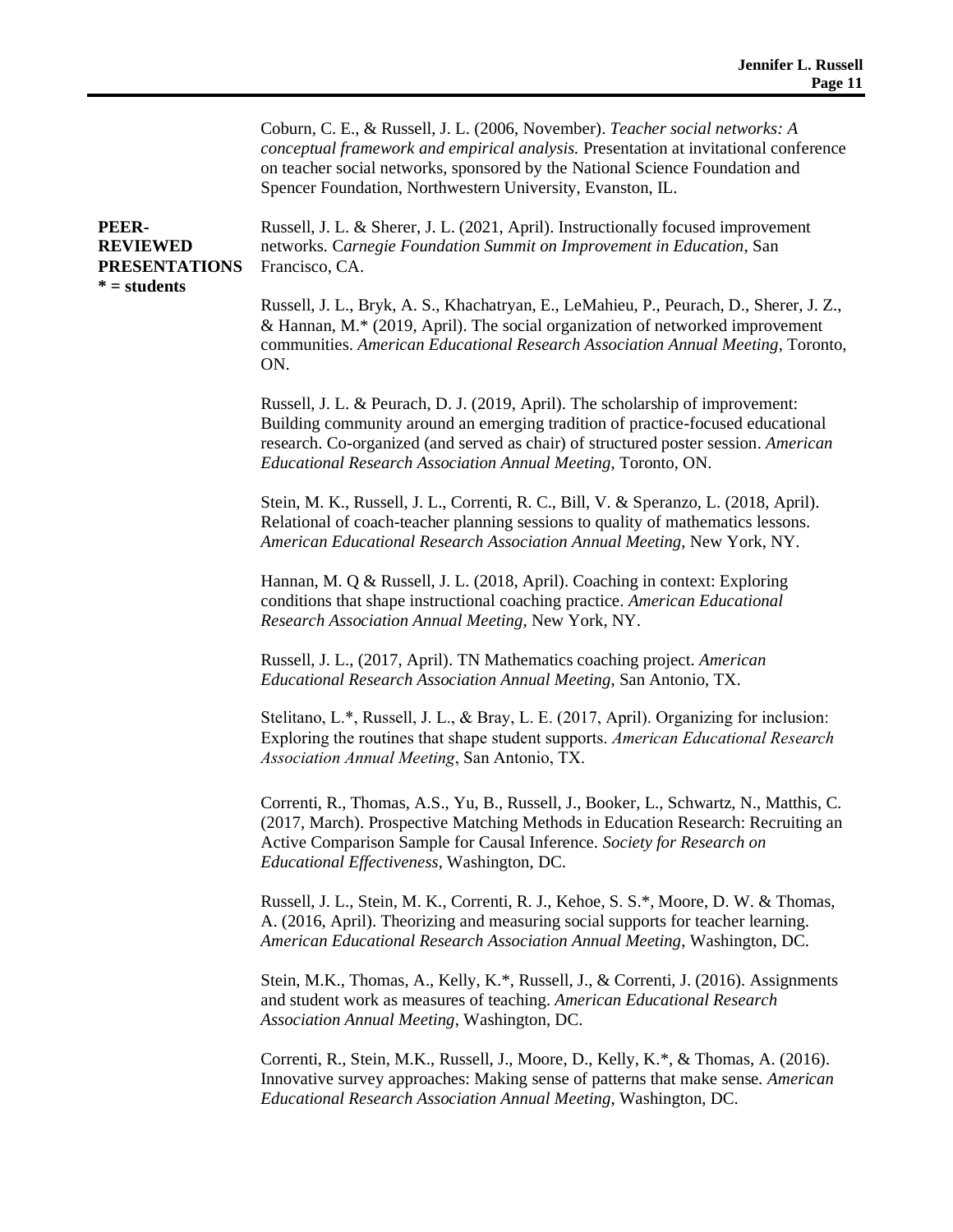Kelly, K.\*, Stein, M.K., Moore, D., Correnti, R., & Russell, J. (2016). Measuring "Explicit Attention to Concepts" and "Students' Opportunity to Struggle" using video-based observations. *American Educational Research Association Annual Meeting*, Washington, DC.

Hannan, M. Q.\* & Russell, J. L. (2016, April). Adaptive integration in the Building a Teaching Effectiveness Network. *American Educational Research Association Annual Meeting*, Washington, DC.

Russell, J. L., Stein, M. K., Correnti, R. J., Booker, L., Schwartz, N., Pratt, N. R., Stelitano, L.\* & Pullen, B. (2016, April). Fostering research-practice partnerships at the state level: The Tennessee mathematics instructional coaching project. *American Educational Research Association Annual Meeting*, Washington, DC.

Bray, Laura E & Russell, J. L. (2016, April). Going off script: Structure and agency in individualized education program meetings. *American Educational Research Association Annual Meeting*, Washington, DC.

Russell, J. L. & Schwartz, N. (2016, March). Building a measurement system for improvement*.* C*arnegie Foundation Summit on Improvement in Education*, San Francisco, CA.

Bray, L. E.\* & Russell, J. L. (2015, April). The implementation of standardized education programs: An examination of the IEP process in secondary inclusive settings. *American Educational Research Association Annual Meeting*, Chicago, IL.

Hannan, M.\* & Russell, J. L. (2015, April). Building a Teaching Effectiveness Network: Developing a social infrastructure for the continuous improvement of supports for beginning teachers. *American Educational Research Association Annual Meeting*, Chicago, IL.

Russell, J. L., Kehoe, S.\*, Stein, M. K., Moore, D., & Correnti, R. (2015, April). Teacher collaboration in the Common Core era. *American Educational Research Association Annual Meeting*, Chicago, IL.

Russell, J. L., Bryk, A. S., Dolle, J., Gomez, L. M., LeMahieu, P. & Grunow, A. (2015, April). A framework for initiation of Networked Improvement Communities. *American Educational Research Association Annual Meeting*, Chicago, IL.

Russell, J. L., Coburn, C. E., & Kaufman, J. (2013, April). Coaches and colleagues: How teachers' social networks contribute to sustainable instructional improvement. *American Educational Research Association Annual Meeting*, San Francisco, CA.

Russell, J. L. (2013, April). Individualization in an era of standardization: Educating students with special needs in the context of accountability. *American Educational Research Association Annual Meeting*, San Francisco, CA.

Russell, J. L., & Stein, M. K. (2013, April). Planning for rigorous instruction: How teachers' beliefs about their practice influence efforts to improve instruction. *American Educational Research Association Annual Meeting*, San Francisco, CA.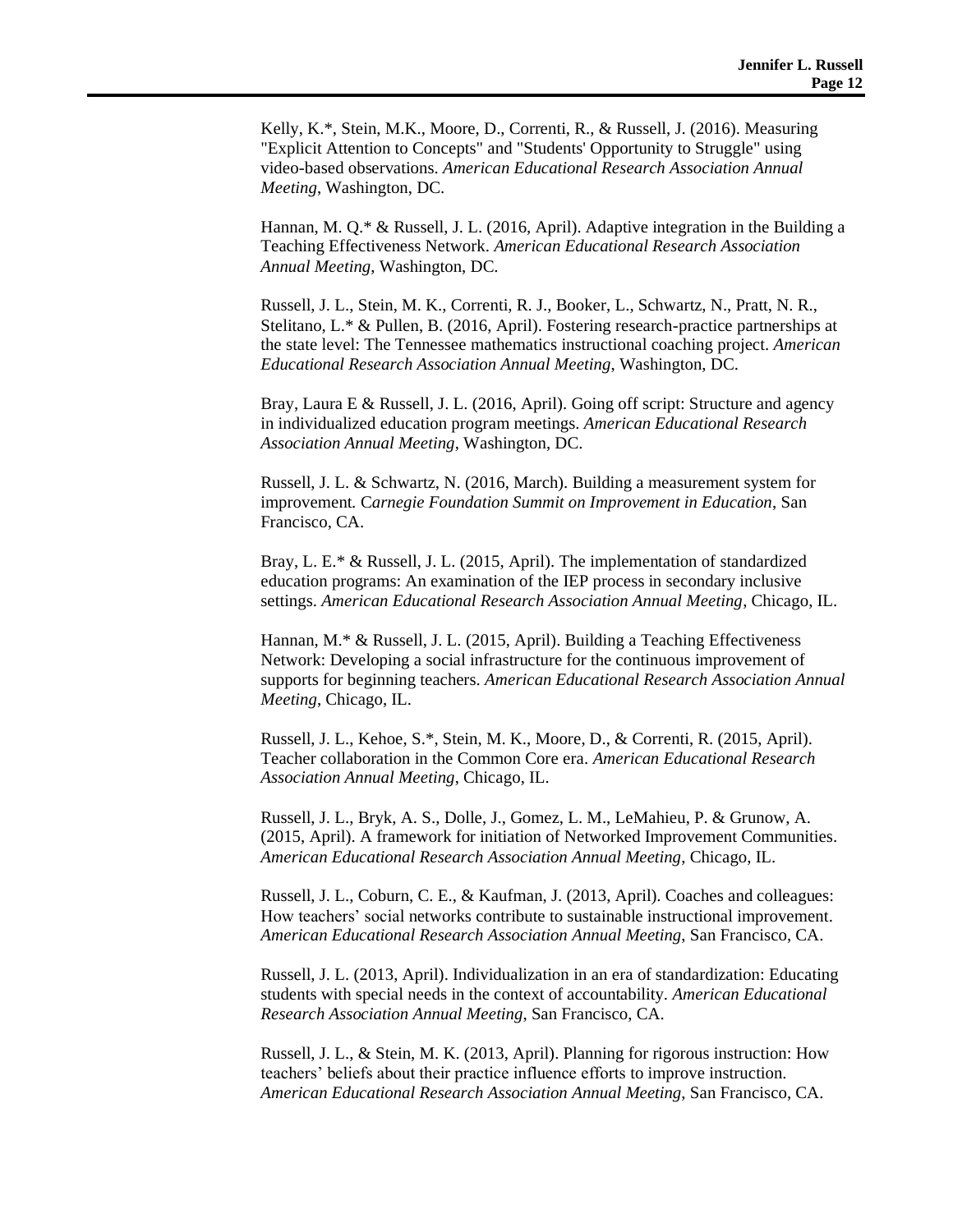Coburn, C. E., Russell, J. L., Kaufman, J., & Stein, M. K. (2013, April). Supporting sustainability: Teachers' advice networks and ambitious instructional reform. *American Educational Research Association Annual Meeting*, San Francisco, CA.

Dolle, J., Wardrip, P.\*, Russell, J. L., Gomez, L., & Bryk, A. (2012, June). The power of improvement networks to transform educational inquiry: A preliminary exploration. *International Conference of the Learning Sciences*, Sydney, Australia.

Bray, L. E.\*, & Russell, J. L. (2011, April). An examination of the Individualized Education Plan: A collective systems perspective. *American Educational Research Association Annual Meeting,* New Orleans, LA.

Bryk, A. S., Grunow, A., LeMahieu, P., Gomez, L., & Russell, J. L. (2010, April). Improving community college developmental mathematics at scale. *American Educational Research Association Annual Meeting*, Denver, CO.

Russell, J. L., & Bray, L.\* (2010, May). The dynamic interplay between individualization and standardization: Educators' perceptions of special education and accountability policies. *American Educational Research Association Annual Meeting*, Denver, CO.

Russell, J. L., Knutson, K., Crowley, K., Kisa, J.\*, & Steiner, M. A.\* (2010, May). Collaborations bridging the formal-informal divide in an educational ecology. *American Educational Research Association Annual Meeting*, Denver, CO.

Ogawa, R., & Russell, J. L. (2010, May). Understanding learning in organizations: Bridging the organizational and learning sciences. *American Educational Research Association Annual Meeting*, Denver, CO.

Stein, M. K., Coburn, C. E., Russell, J. L., & Kaufman, J. (2010, May). How teacher social capital shapes instruction. *American Educational Research Association Annual Meeting*, Denver, CO.

Russell, J. L., & Sabina, L.\* (2009, November). Intentional succession planning: Lessons from three districts with comprehensive systems to support leadership transition. *University Council for Educational Administration,* Anaheim, CA.

Russell, J. L. (2009, November). Leadership conditions framework: Structures and supports need to enable effective school leadership. *University Council for Educational Administration,* Anaheim, CA.

Ikemoto, G. S., Augustine, C., Gonzalez, G., & Russell, J. L. (2009, November). Improving leadership for learning by developing a cohesive leadership system. *University Council for Educational Administration,* Anaheim, CA.

Russell, J. L., & Sabina, L.\* (2009, April). Comparative analysis of succession planning in two districts with comprehensive systems to support leadership development. *American Educational Research Association Annual Meeting*, San Diego, CA.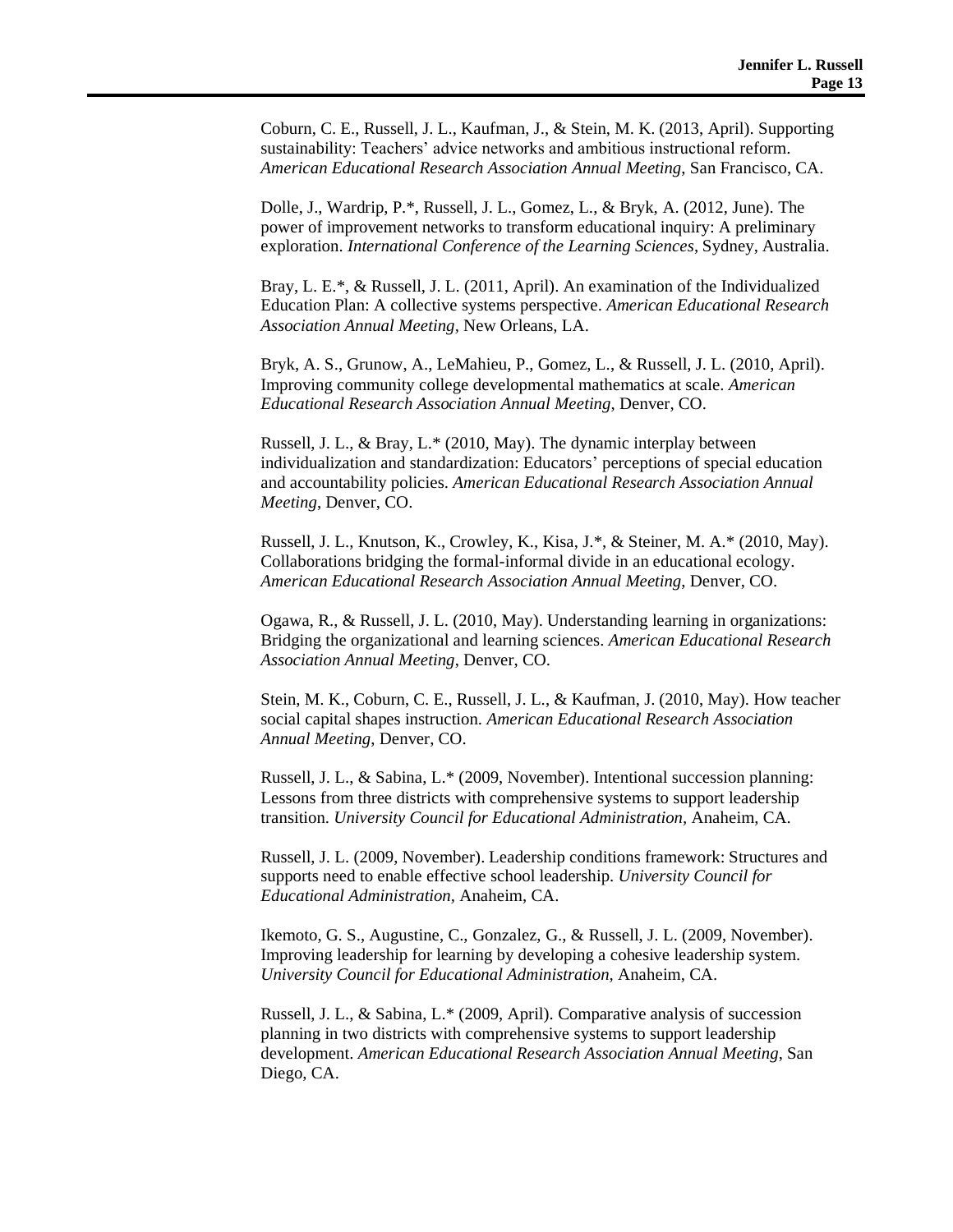Russell, J. L., & Robyn, A. (2009, April). Redefining the role of school districts through standards-based accountability policies: successes and challenges. *American Educational Research Association Annual Meeting*, San Diego, CA.

Russell, J. L. (2008, August). Teaching academic content in kindergarten: How patterns of tight and loose coupling shape instruction. *American Sociological Association conference*, Boston, MA.

Russell, J. L. (2008, April). From Child's Garden to Academic Press: The role of shifting institutional logics in redefining kindergarten education. *American Educational Research Association Annual Meeting,* New York, NY.

Russell, J. L. (2008, April). Kindergarten teaching in an era of accountability: How accountability policies shape instruction in an untested grade. *American Educational Research Association Annual Meeting,* New York, NY.

Coburn, C. E., & Russell, J. L. (2007, April). Teacher social networks and district policy*.* Paper presented at the *American Educational Research Association Annual Meeting*, Chicago, IL.

Coburn, C. E., & Russell, J. L. (2006, August). Exploring the determinants of teacher social networks. *American Sociological Association conference*, Montreal, Canada.

Russell, J. L., & McCombs, J. S. (2006, April). Superintendent, principal, and teacher attitudes about accountability. *American Educational Research Association Annual Meeting*, San Francisco, CA.

Marsh, J., Barney, H., & Russell, J. (2005, April). Implementing the accountability elements of No Child Left Behind: Adequate yearly progress, school choice, and supplemental educational services*. American Educational Research Association Annual Meeting,* Montreal, Canada.

Russell, J. L. (2005, April). District strategies to address inequities in student achievement: The Lemon Grove Equity Program. *American Educational Research Association Annual Meeting*, Montreal, Canada.

Russell, J. L. (2005, April). Changing conceptions of kindergarten teaching: Kindergarten teachers' beliefs confront standards-based accountability policy. *American Educational Research Association Annual Meeting*, Montreal, Canada.

Curry, M. W., Jaxon, K., & Russell, J. L. (2005, January). Examining the development of beginning teachers' micropolitical literacy within professional inquiry communities, *New Teacher Center at UC Santa Cruz's Annual Symposium*, San Jose, CA.

Russell, J. L. (2004, April). Consequences of California's accountability policy on teachers' work. *American Educational Research Association Annual Meeting*, San Diego, CA.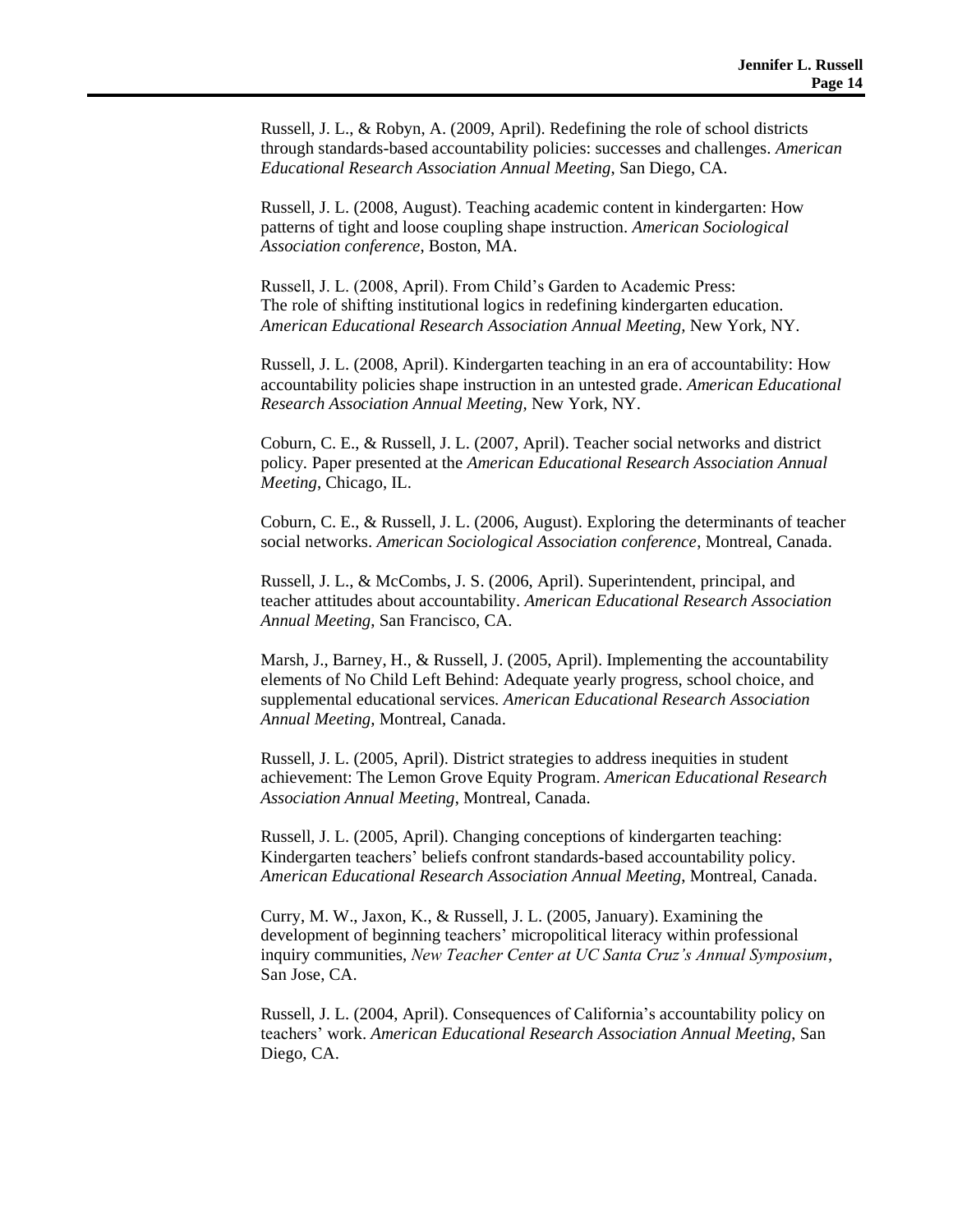| <b>HIGHER</b><br><b>EDUCATION</b><br><b>TEACHING</b>        | University of Pittsburgh, Learning Sciences and Policy Ph.D.<br><b>First Year Doctoral Seminar</b><br>Organizational Perspectives on Educational Improvement<br>Advanced Seminar in Qualitative Data Analysis<br>Networks in Education<br>Learning Policy and Educational Change<br><b>LSAP Writing Seminar</b> |
|-------------------------------------------------------------|-----------------------------------------------------------------------------------------------------------------------------------------------------------------------------------------------------------------------------------------------------------------------------------------------------------------|
|                                                             | University of Pittsburgh, School-wide Ed.D.<br>Practitioner Inquiry 2<br>Practitioner Inquiry 3<br>Policy as a Lever for Change<br>Organizations, Collaboration, and Networks for Out-of-School Learning                                                                                                        |
| <b>UNIVERSITY/</b><br><b>DEPARTMENTAL</b><br><b>SERVICE</b> | School of Education Executive Committee, 2019-present                                                                                                                                                                                                                                                           |
|                                                             | Chair, Promotion and Tenure Committee, SOE, 2020-2023; Member, 2017-2019                                                                                                                                                                                                                                        |
|                                                             | LRDC Executive Committee, 2019-present and 2014-2017                                                                                                                                                                                                                                                            |
|                                                             | Chair, Faculty Search Committee: Education Policy, 2020-2021                                                                                                                                                                                                                                                    |
|                                                             | Advisory Council on Instructional Excellence, University of Pittsburgh, 2018-2021                                                                                                                                                                                                                               |
|                                                             | Provost's Student Success Researcher/Practitioner Collaborative, 2019-2020                                                                                                                                                                                                                                      |
|                                                             | Chair, Faculty Search Committee: Research-Practice Partnership, 2019-2020                                                                                                                                                                                                                                       |
|                                                             | Faculty Search Committee: Higher Education Management, 2018-2019                                                                                                                                                                                                                                                |
|                                                             | iLead Initiative (Pitt's iLead team is working with Carnegie and a network of IHEs<br>to embed improvement science in graduate programs and partnerships with school<br>districts), 2017-2018                                                                                                                   |
|                                                             | Faculty Search Committee: Higher Education Management, 2018-2019                                                                                                                                                                                                                                                |
|                                                             | School-wide EdD Steering Committee, 2013-2018                                                                                                                                                                                                                                                                   |
|                                                             | GET REAL (Graduate Enrollment Targets Realized via Equity-Minded Approaches<br>and Leadership) committee, 2015-2017                                                                                                                                                                                             |
|                                                             | School of Education Dean Search Committee, 2015-2017                                                                                                                                                                                                                                                            |
|                                                             | Diversity Scholar Selection Committee, 2015-2017                                                                                                                                                                                                                                                                |
|                                                             | School of Education Research Committee, 2009-2015                                                                                                                                                                                                                                                               |
|                                                             | School-wide PhD Program Committee, 2012-2013                                                                                                                                                                                                                                                                    |
|                                                             | Faculty Search Committee: Higher Education Management, 2013-2014                                                                                                                                                                                                                                                |
|                                                             | Faculty Search Committees: School Leadership, 2011-2012                                                                                                                                                                                                                                                         |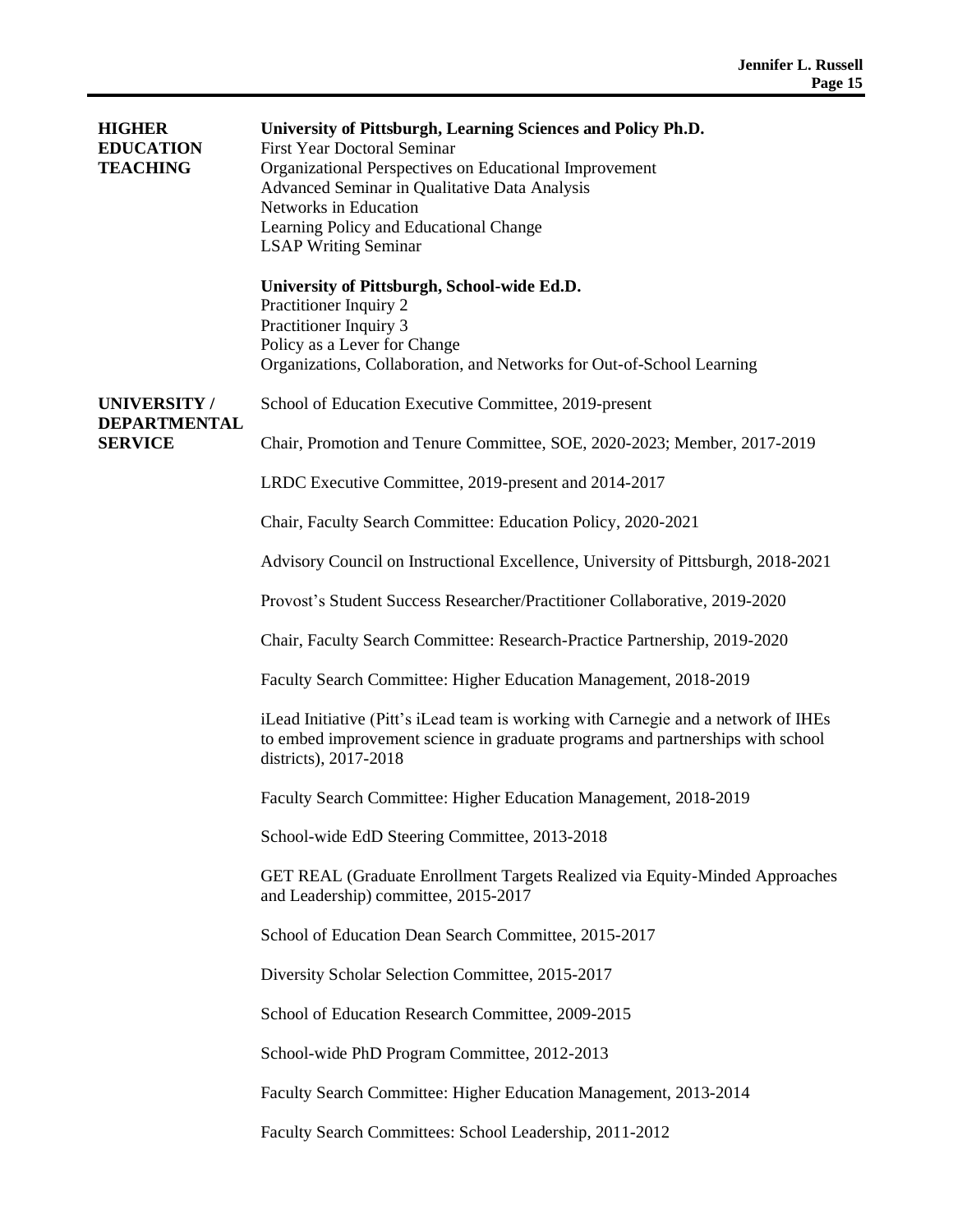Learning Policy Center (strategic planning, brief series editorial board member), 2007-2010

#### **OTHER AERA Section Chair and Program Committee**

Program Chair, Improvement Science SIG, AERA, 2019-present Senior Reviewer, International Conference of the Learning Sciences, 2020 Program Chair, Policy Implementation and Going to Scale, Division L, American Educational Research Association 2017 & 2018 meetings

# **Journal Editor**

**PROFESSIONAL** 

**SERVICE**

Educational Researcher, Associate Editor (2019-2021); Editorial Board (2016-2019) American Educational Research Journal, Editorial Board (2016-2020) Educational Evaluation and Policy Analysis, Editorial Board (2016-2020)

# **Series Editor, Rowman & Littlefield**

Book Series Editor, with Don Peurach, Networked Continuous Improvement in Education

# **Ad-Hoc Reviewer**

American Journal of Education; Educational Administration Quarterly; Educational Policy; Educational Policy Analysis Archives; Elementary School Journal; Frontiers of Education in China; International Social Science Journal; Journal of Learning Sciences; RAND Corporation; Review of Educational Research; Sociology of Education; Urban Education

#### **Grant Proposal Reviewer**

William T. Grant Foundation Spencer Foundation

- Research-Practice Partnership Grants Program Review Panel (2017)
- Small Grants Review Panel (2014-2016)
- Evidence for the Classroom RFP (2013) [invited to serve as a coach for new grantees in 2014 & 2015]

Netherlands Organisation for Scientific Research (NWO) Israeli Science Foundation The Sprout Fund

#### **Institute for Education Sciences Technical Working Group on Mixed Methods, May 2015**

# **Faculty, Design Based Implementation Research Workshop, July 2015, July 2016 & July 2017**

University of Colorado, Boulder